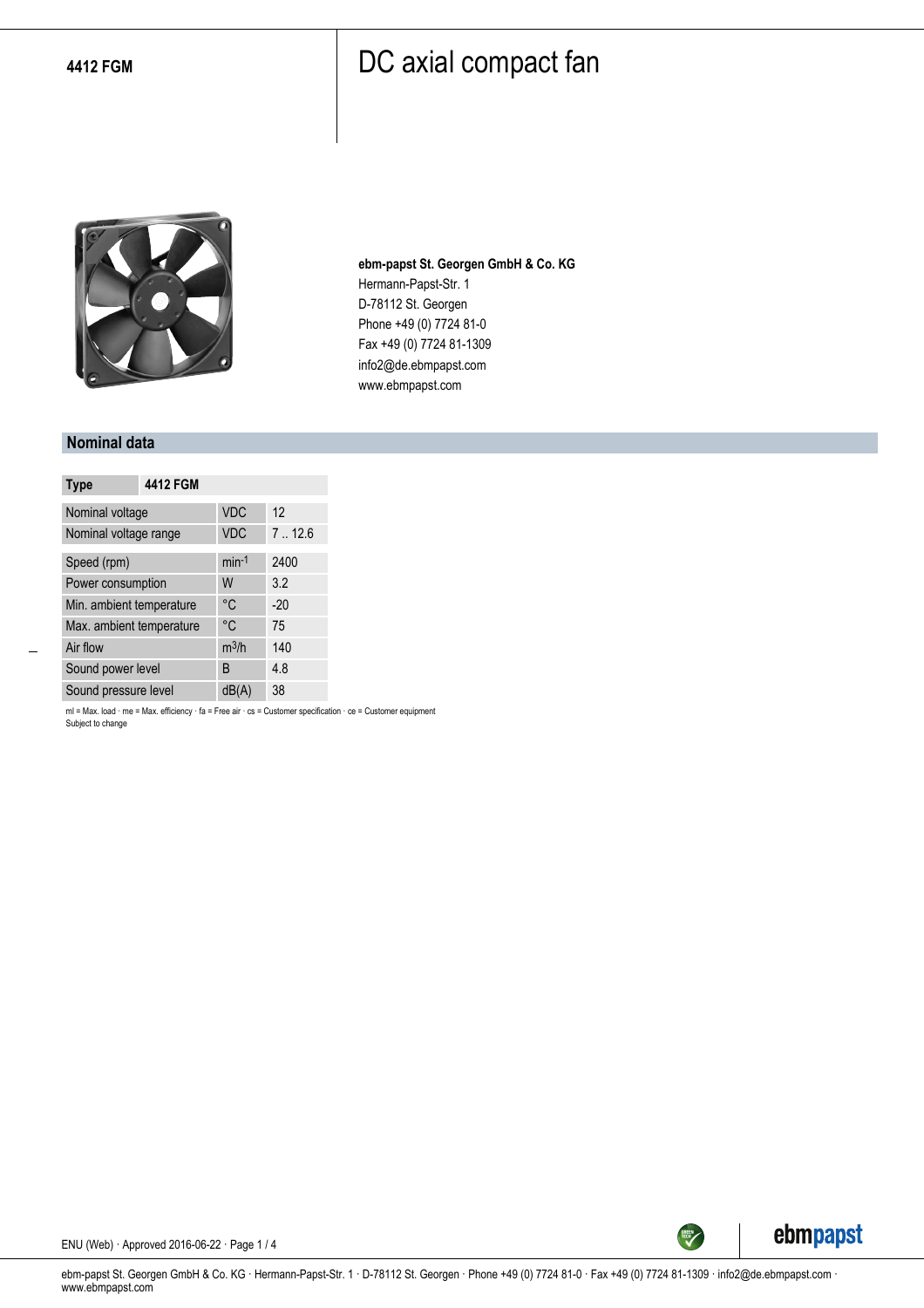### **Technical description**

| <b>Housing material</b>     | Glass-fiber reinforced PBT plastic                     |
|-----------------------------|--------------------------------------------------------|
| Impeller material           | Glass-fiber reinforced PA plastic                      |
| Weight                      | $0.170$ kg                                             |
| <b>Dimensions</b>           | 119 x 119 x 25 mm                                      |
| <b>Airflow direction</b>    | Exhaust over struts                                    |
| Direction of rotation       | Counterclockwise, viewed toward rotor                  |
| <b>Storage</b>              | Sintec sleeve bearing                                  |
| Service life L10 at 40 °C   | 75000 h                                                |
| Service life L10 at maximum | 27500 h                                                |
| temperature                 |                                                        |
| Cable                       | Leads AWG 24, TR 64, stripped and tin-plated.          |
| <b>Motor protection</b>     | Protection against reverse polarity and blocked rotor. |
| Locked-rotor protection     | Locked-rotor and overload protection                   |
| Approval                    | VDE, CSA, UL, CE                                       |
| Option                      | Speed signal                                           |



ENU (Web) · Approved 2016-06-22 · Page 2 / 4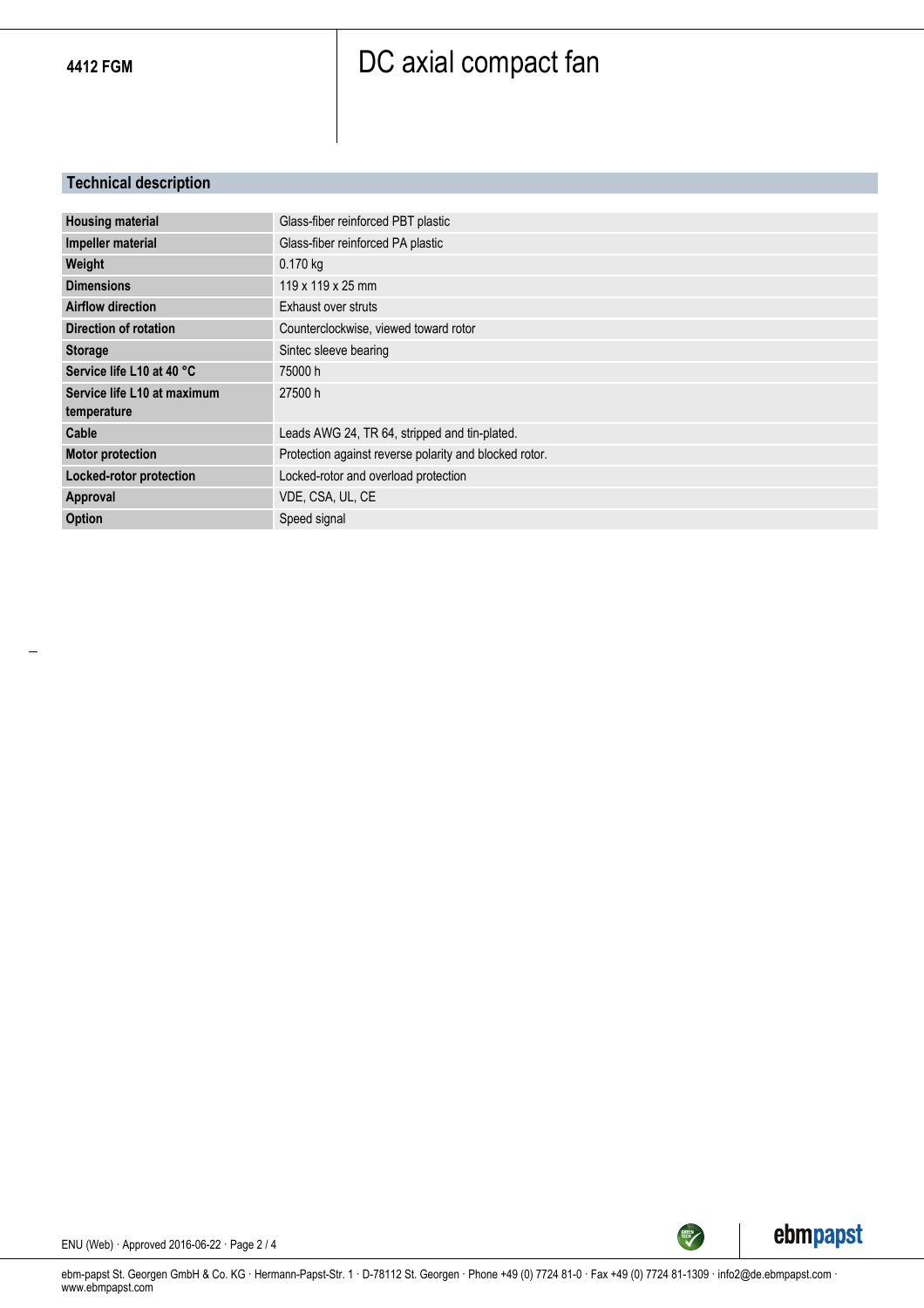### **Product drawing**





ENU (Web) · Approved 2016-06-22 · Page 3 / 4

ebm-papst St. Georgen GmbH & Co. KG · Hermann-Papst-Str. 1 · D-78112 St. Georgen · Phone +49 (0) 7724 81-0 · Fax +49 (0) 7724 81-1309 · info2@de.ebmpapst.com · www.ebmpapst.com